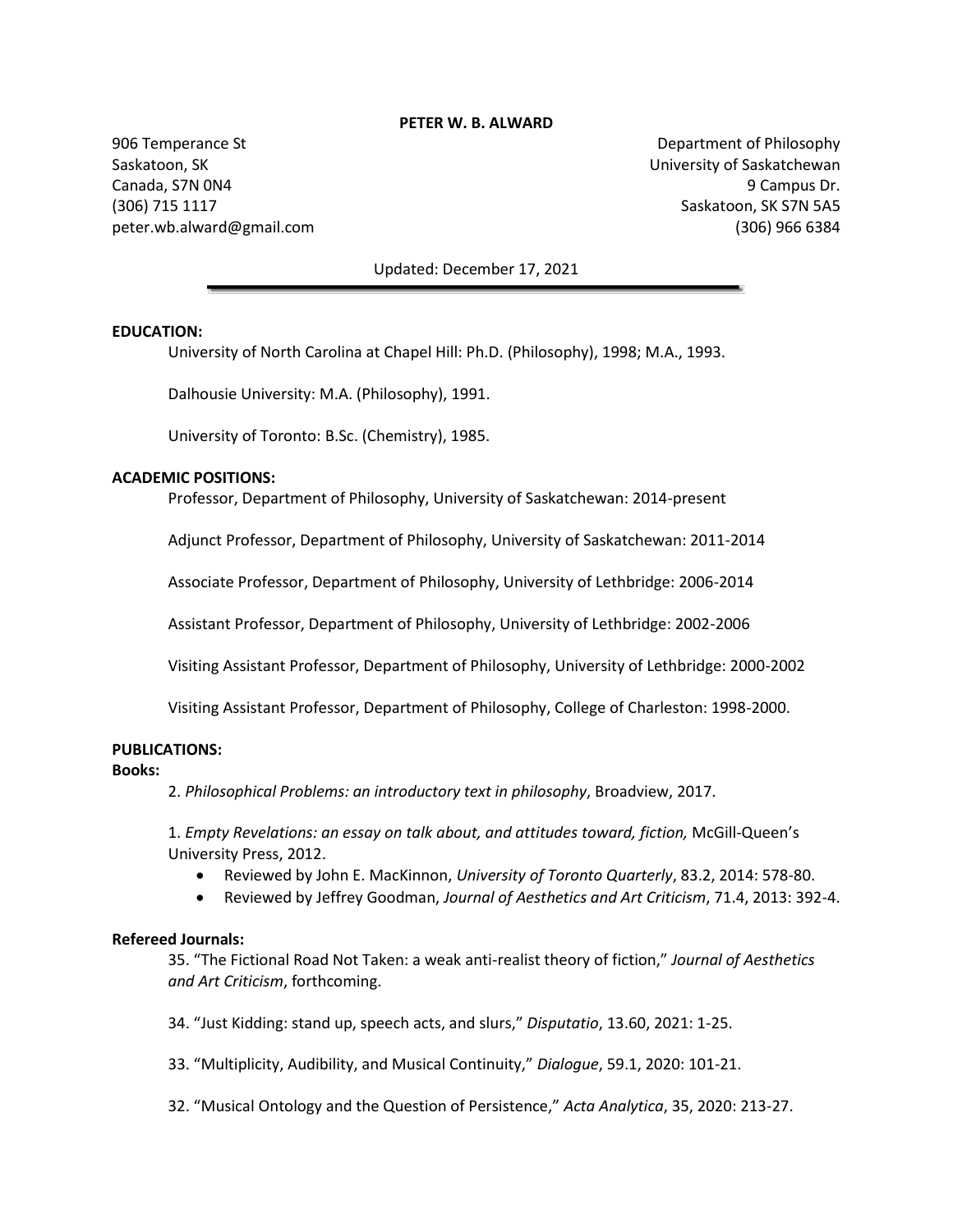31. "Interpretation, Intentions, and Responsibility," *Estetika*, 55.2, 2018: 135-54.

30. "Rogue or Lover: value-maximizing interpretations of *Withnail and I*," *Projections*, 12.1, 2018: 39-54.

29. "Cliffhangers and Sequels: stories, sequels, and authorial intentions," *Dialogue*, 57.1, 2018: 163-72.

28. "Identity Statements and Conversationally Salient Content," *Dialogue*, 54.1, 2015:121-38.

27. "Butter Knives and Screwdrivers: an intentionalist defense of radical constructivism," *Journal of Aesthetics and Art Criticism*, 72.3, 2014: 247-60.

26. "Abortion Rights and Paternal Obligations," *Public Affairs Quarterly*, 26.4, 2012: 273-91.

25. "Transparent Representation: photography and the art of casting," *Journal of Aesthetics and Art Criticism*, 70.1, 2012: 9-17.

24. "Description, Disagreement, and Fictional Names," *Canadian Journal of Philosophy*, 41.3, 2011: 423-448.

23. "Word-Sculpture, Speech Acts, and Fictionality," *Journal of Aesthetics and Art Criticism*, 68.4, 2010: 389-399.

22. "That's the Fictional Truth, Ruth," *Acta Analytica*, 25.3, 2010: 347-363.

21. "The (Rump) Parliamentarian's Reply," *Dialogue*, 48.3, 2009: 665-672.

20. "Onstage Illocution," *Journal of Aesthetics and Art Criticism*, 67.3, 2009: 321-331.

19. "Cluster Theory: Resurrection," *Dialogue*, 48.2, 2009: 269-289.

18. "The Inessential Quasi-Indexical," *Philosophical Studies*, 145.2, 2009: 235-255.

17. "Mopes, Dopes, and Tropes," *Dialogue*, 47.1, 2008: 53-64.

16. "Ignorance, Indeterminacy, and Abortion Policy," *Journal of Value Inquiry*, 41, 2007: 183- 200.

• Reprinted in *Readings in Health Care Ethics, 2nd Edition*, Elisabeth (Boetzkes) Gedge & Wilfrid J. Waluchow, eds., Broadview Press, 2012.

15. "For the Ubiquity of Non-Actual Fact-telling Narrators," *Journal of Aesthetics and Art Criticism*, 65.4, 2007: 401-404.

14. "Leave me out of it: *de re*, but not *de se*, imaginative engagement with fiction," *Journal of Aesthetics and Art Criticism*, 64.4, 2006: 451-460.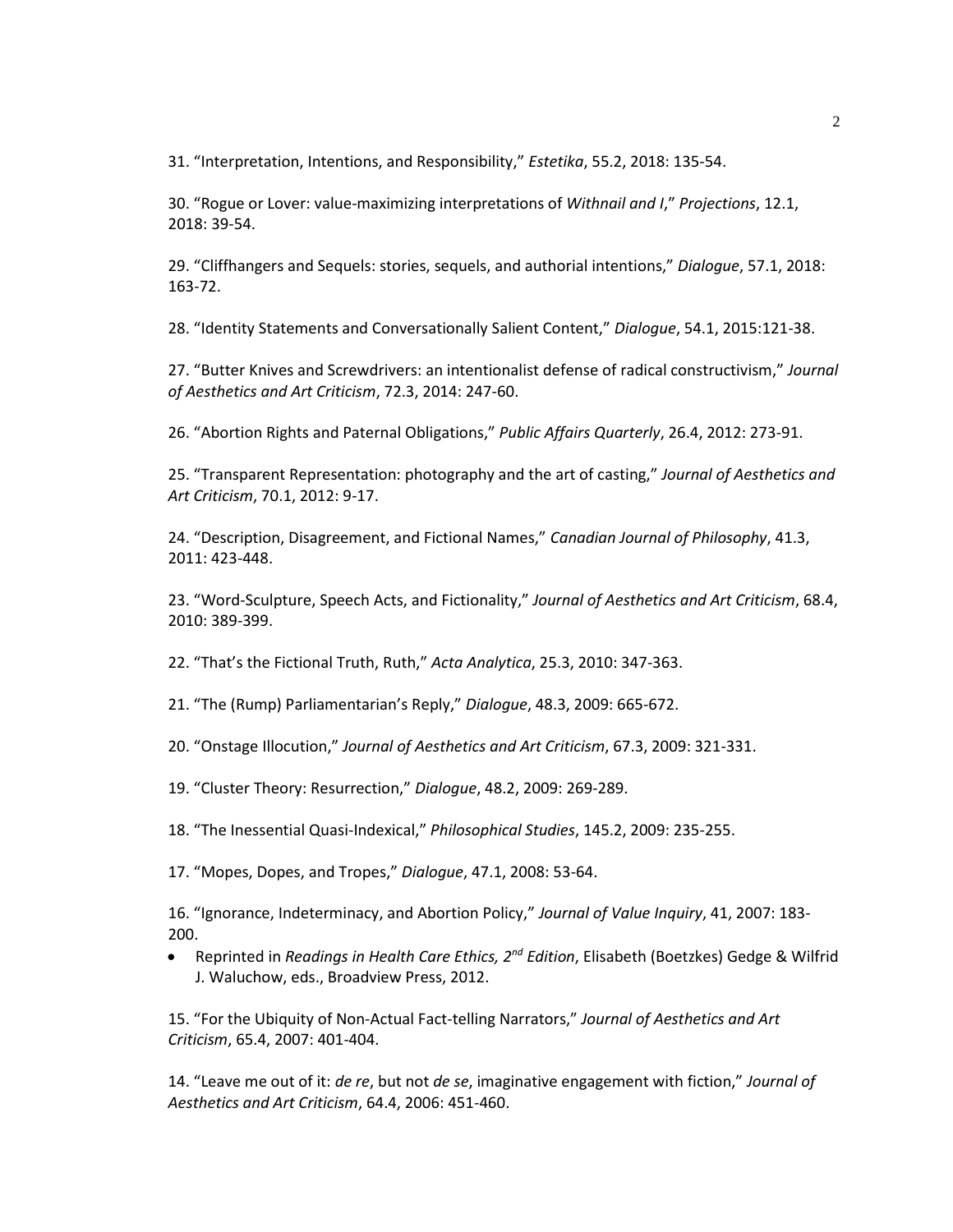13. "Are Functional Properties Causally Potent?" *Sorites*, 17, 2006: 48-54.

12. "A Neo-Hintikkan Theory of Attitude Ascriptions," *Kriterion*, 19, 2005: 1-11.

11. "Varieties of Believed-World Semantics," *Philosophia*, 32, 2005: 51-72.

10. "Between the Lines of Age: Reflections on the Metaphysics of Words," *Pacific Philosophical Quarterly,* 86, 2005: 171-186.

9. "Mad, Martian, but not Mad Martian, Pain," *Sorites*, 15, 2004: 73-75.

8. "The Spoken Work," *Journal of Aesthetics and Art Criticism*, 62, 2004: 331-337.

7. "Is Phenomenal Pain the Primary Intension of 'Pain'?" *Metaphysica*, 5, 2004: 15-28.

6. "Correspondence via the Backdoor and Other Stories," *Disputatio*, 1.14, 2003: 3-21.

5. "Fregecide," *Dialogue*, 42, 2003: 275-290.

4. "Thomson, the Right to Life, and Partial Birth Abortion," *Journal of Medical Ethics*, 28, 2002: 99-101.

- Reprinted in *Intervention and Reflection: Basic Issues in Medical Ethics*, *7 th Edition*, Ronald Munson, ed., Wadsworth, 2004, pp. 622-626.
- 3. "The Naïve Argument against Moral Vegetarianism," *Environmental Values*, 9, 2000: 81-89.
- 2. "Simple and Sophisticated "Naïve" Semantics," *Dialogue*, 39, 2000: 101-121.

1. "Correspondence on the Cheap," *Pacific Philosophical Quarterly*, 77, 1996: 163-178.

### **Book Chapters:**

3. "Varieties of Photographic Fiction," in *Mimesis: Metaphysics, Cognition, Pragmatics*, Gregory Currie, Petr Kotatko, Martin Pokorny, eds., College Publications, London, 2012, pp. 316-42.

2. "A Neo-Hintikkan Solution to Kripke's Puzzle," in *Mistakes of Reason: Essays in Honour of John Woods*, Kent Peacock and Andrew Irvine, eds., University of Toronto Press, 2005, pp. 93-102.

1. "The Logic of Fiction," (with John Woods) in the *Handbook of Philosophical Logic, Second Edition, Volume 11,* Kluwer Academic Publishers, 2004, pp. 241-316.

#### **Book Reviews:**

3. *Naturalism in Question*, Mario De Caro and David Macarthur, eds., reviewed in *Philosophy in Review*, 25.2, 2005: 101-104.

2. *Truth and Truthmakers*, by D. M. Armstrong, reviewed in *Disputatio*, 17, 2004: 74-78.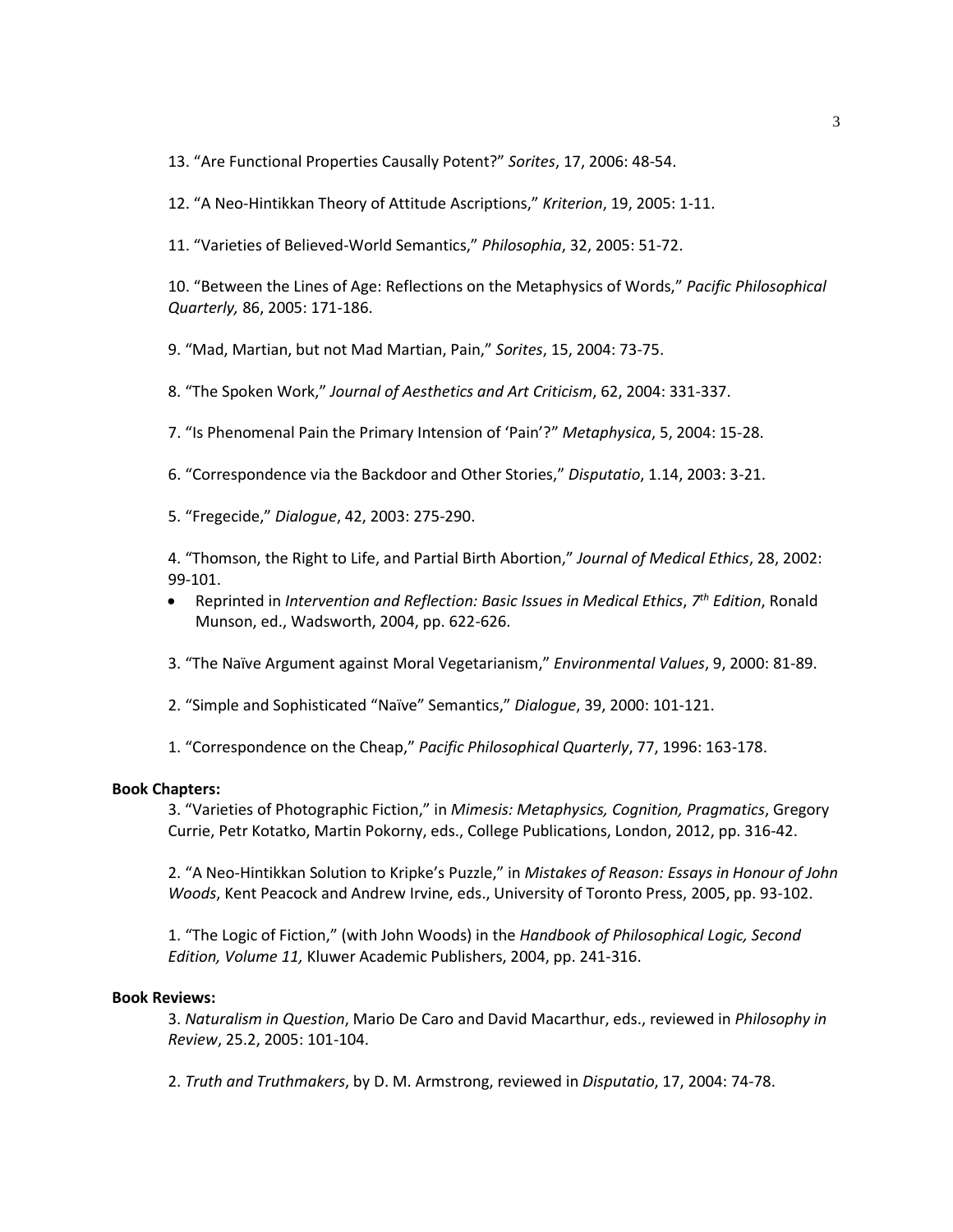1. *What's Within? Nativism Reconsidered* by Fiona Cowie, reviewed in *Minds and Machines*, 11, 2001: 448-451.

## **Work in Progress:**

"Fictional Characters as Loci of Information," in progress.

"The Real McCoy: Fictional Realism, Indeterminate Identities, and De Dicto Interpretation," in progress.

"Which Mythology? Millian Approaches to Intentional Identity," in progress.

"Musical Flexibility," submitted.

"Words as Loci of Linguistic Information," in progress.

"Nob and Hobbits: fiction, pretense, and intentional identity," in progress.

## **LECTURES AND PRESENTATIONS:**

**Conference Presentations:**

"The Real McCoy"

- Western Canadian Philosophical Association Conference, November, 2021 (commentator: Zoe Luo)
- Canadian Society for Aesthetics Annual Meeting, June, 2021

"Musical Flexibility"

- Canadian Philosophical Association Annual Congress, May, 2021
- Canadian Philosophical Association Annual Congress, June, 2020 **[CANCELLED DUE TO COVID-19 PANDEMIC]**

"Musical Persistence"

- Western Canadian Philosophical Association Conference, October, 2019 (commentator: Anton Killin)
- Canadian Society for Aesthetics Annual Meeting, June, 2019

"Musical Continuants and Musical Repeatability"

- American Society for Aesthetics, Annual Meeting, October, 2019 (commentator: Wesley Cray)
- Canadian Philosophical Association Annual Congress, June, 2019 (commentator: Carl Matheson)

"Musical Ontology and the Question of Abstracta"

• Western Canadian Philosophical Association Conference, October, 2018 (commentator: Chris Tillman)

"Between Not Pretending and Pretending Not: Speech Acts, Shared Pretense, and Existence"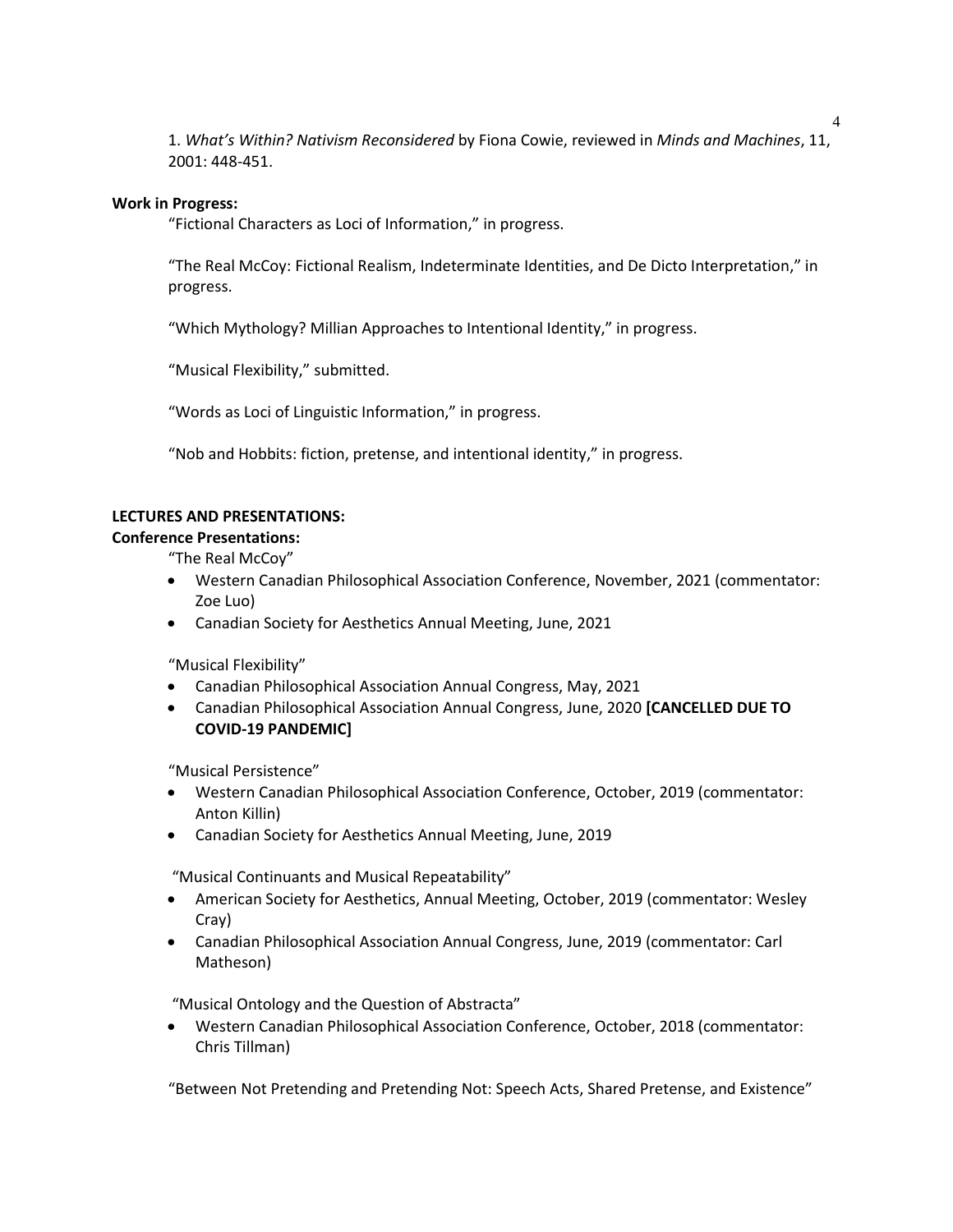• Western Canadian Philosophical Association Conference, October, 2017 (commentator: Chris Tillman)

"Between Chris Rock and a Hard Gay: humor, speech acts, and identity"

• Canadian Philosophical Association Annual Congress, May, 2017 (commentator: Ian McDonald)

"The Accidental Author: interpretation, intentions, and responsibility"

• Western Canadian Philosophical Association Conference, November, 2016

"Cliffhangers and Sequels: a limited defense of authorial intentions as narrative truth-makers"

- Canadian Philosophical Association Annual Congress, May, 2016 (commentator: Josh Spencer) – Tenured Faculty Essay Prize
- American Society for Aesthetics Pacific Division Meetings, April, 2015 (commentator: Stephen Davies)

"Butter Knives and Screwdrivers: an intentionalist defense of constructivism"

- Western Canadian Philosophical Association Conference, October, 2013 (commentator: Carl Matheson)
- American Society for Aesthetics Pacific Division Meetings, April, 2013 (commentator: Tom Adajian)

"Empty Revelations: replies to critics"

• Author Meets Critics Symposium, Canadian Philosophical Association Annual Congress, June 2013 (critics: John Woods, Jill Isenberg, Richard Vallee)

"Varieties of Photographic Fiction"

• How to Make Believe: The Fictional Truths of the Representational Arts Conference, March, 2012

"Transparent Representation: photography and the art of casting"

• American Society for Aesthetics Pacific Division Meetings, March, 2011 (commentator: John Kulvicki)

"Description, Disagreement, and Fictional Names"

• Western Canadian Philosophical Association Conference, October, 2010 (commentator: Chris Tillman)

"Make-Believe and the Urbane Backwoodsman"

- Canadian Philosophical Association Annual Congress, May, 2010 (commentator: Samantha Copeland)
- Western Canadian Philosophical Association Conference, October, 2009 (commentator: Sarah Hoffman)

"Fictionality and Speech Acts"

• Canadian Philosophical Association Annual Congress, May, 2009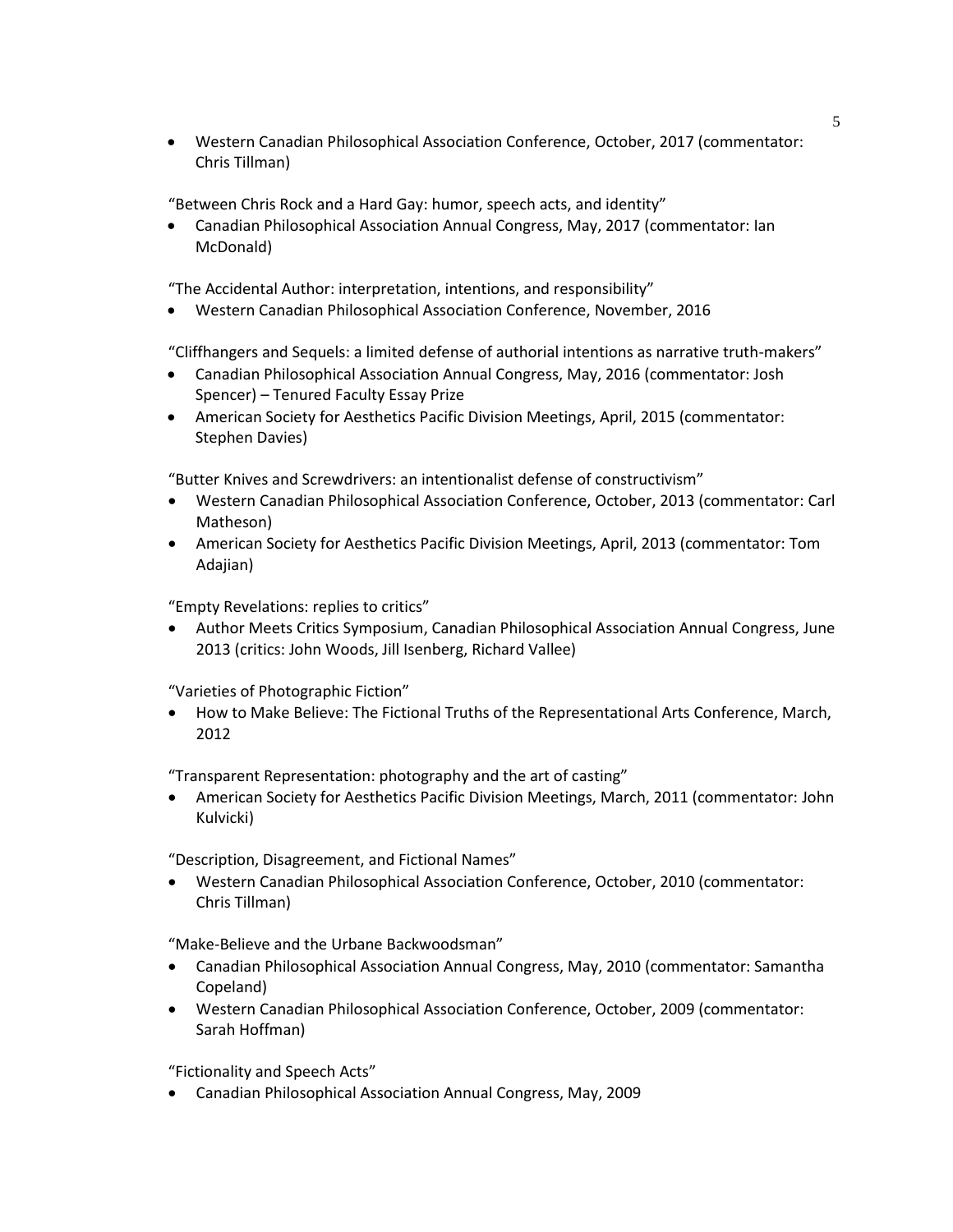"Was 'Pluto is a Planet' Ever True?"

• Western Canadian Philosophical Association Conference, October, 2008 (commentator: Seyed Mousavian)

"On-Stage Illocution"

- American Society for Aesthetics Pacific Division Meetings, March, 2008 (commentator: Jim Hamilton)
- Western Canadian Philosophical Association Conference, October, 2007 (commentator: Sarah Hoffman)

"Truth in Fiction: The Story Concluded"

• Western Canadian Philosophical Association Conference, October, 2006 (commentator: Frances Howard-Snyder).

"Please Stay Tuned"

• Tenable Absurdities Conference, November, 2005 (commentator: David Boutland).

"Leave me out of it: *de re*, but not *de se*, imaginative engagement with fiction"

• Western Canadian Philosophical Association Conference, October, 2005 (commentator: Laurel Ralston).

"Excluding Tropes"

- Western Canadian Philosophical Association Conference, October, 2004 (commentator: Jeff Foss).
- Canadian Philosophical Association Annual Congress, May, 2004 (commentator: Greg Janzen).
- Central Division American Philosophical Association Meetings, April, 2004 (commentator: Eric Saidel).

"Between the Lines of Age: Reflections on the Metaphysics of Words"

- Joint Session of the Aristotelian Society and the Mind Association, July 2003.
- Canadian Philosophical Association Annual Congress, June, 2003 (commentator: Richard Vallee).
- Western Canadian Philosophical Association Conference, October, 2002 (commentator: David Johnston).

"A Neo-Hintikkan Solution to Kripke's Puzzle"

- Mistakes of Reason: A Conference in Honour of John Woods, April 2002.
- Western Canadian Philosophical Association Conference, October, 2001 (Commentator: David De Vidi).
- Society for Exact Philosophy Annual Meeting, May 2001.

"Call Me 'Holmes': The Perils of Anthropomorphizing Human Beings"

• Tenable Absurdities Conference, September, 2001.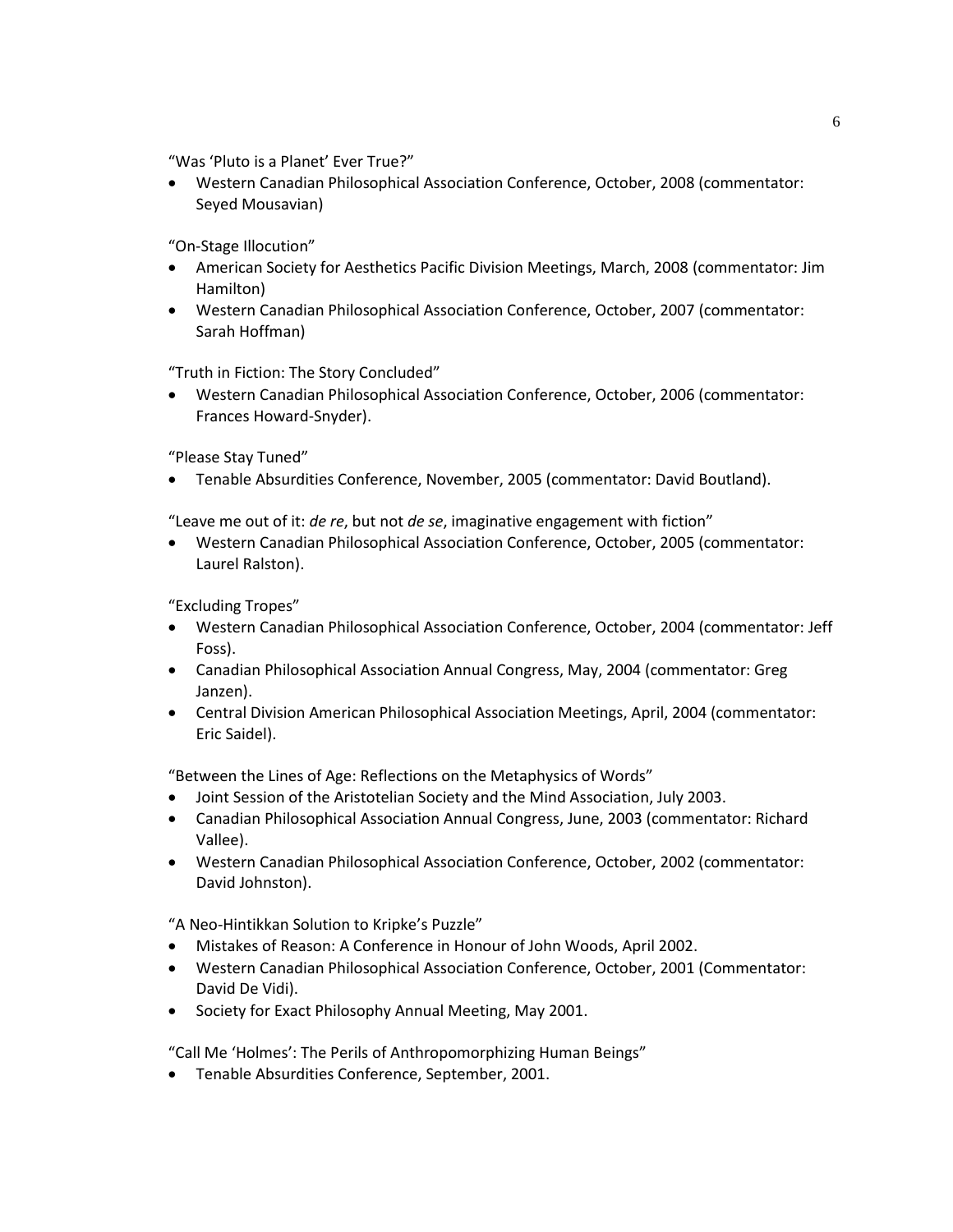"Peter, Paul, and Paderewski: Kripke's Puzzle and Believer-Relative Semantics"

- Western Canadian Philosophical Association Conference, October, 2000 (commentator: Richard Vallee).
- Southern Society for Philosophy and Psychology Conference, April, 1998.
- Intermountain Philosophy Conference, October, 1997.

"A Neo-Hintikkan Theory of Attitude Ascriptions"

- Canadian Philosophical Association Annual Congress, May, 2000 (Commentator: Tim Kenyon).
- South Carolina Society for Philosophy Conference, February, 2000.

"Naive Semantics and Explanations of Behaviour"

• North Carolina Philosophical Society Conference, February, 1996.

## **Invited Lectures:**

"A Defense of Words"

• Dept. of Philosophy, University of Saskatchewan, September, 2021

"The Fictional Road Not Taken"

• Dept. of Philosophy, University of Saskatchewan, September, 2020

"W(h)i(t)ch Mythology: Millian Approaches to Intentional Identity"

• Dept. of Philosophy, University of Glascow, May, 2020 **[CANCELLED DUE TO COVID-19 PANDEMIC]**

"You Can't Sing That: songs, fiction, and slurs"

• Dept. of Philosophy, University of Saskatchewan, March, 2020 **[CANCELLED DUE TO COVID-19 PANDEMIC]**

"Musical Persistence"

• Dept. of Philosophy, Dalhousie University, August, 2019

"Musical Ontology and the Question of Abstracta"

• Dept. of Philosophy, University of Saskatchewan, September, 2018

"The Unspoken Work: common currency reconsidered"

• Keynote Address, 2018 Philosophy Student Conference, University of Lethbridge, March, 2018

"Just Kidding: philosophical reflections on humour"

• Philosophy in the Community Series, Sponsored by Dept. of Philosophy, University of Saskatchewan, November, 2017

"Between Not Pretending and Pretending Not: Speech Acts, Shared Pretense, and Existence"

• Dept. of Philosophy, University of Saskatchewan, September, 2017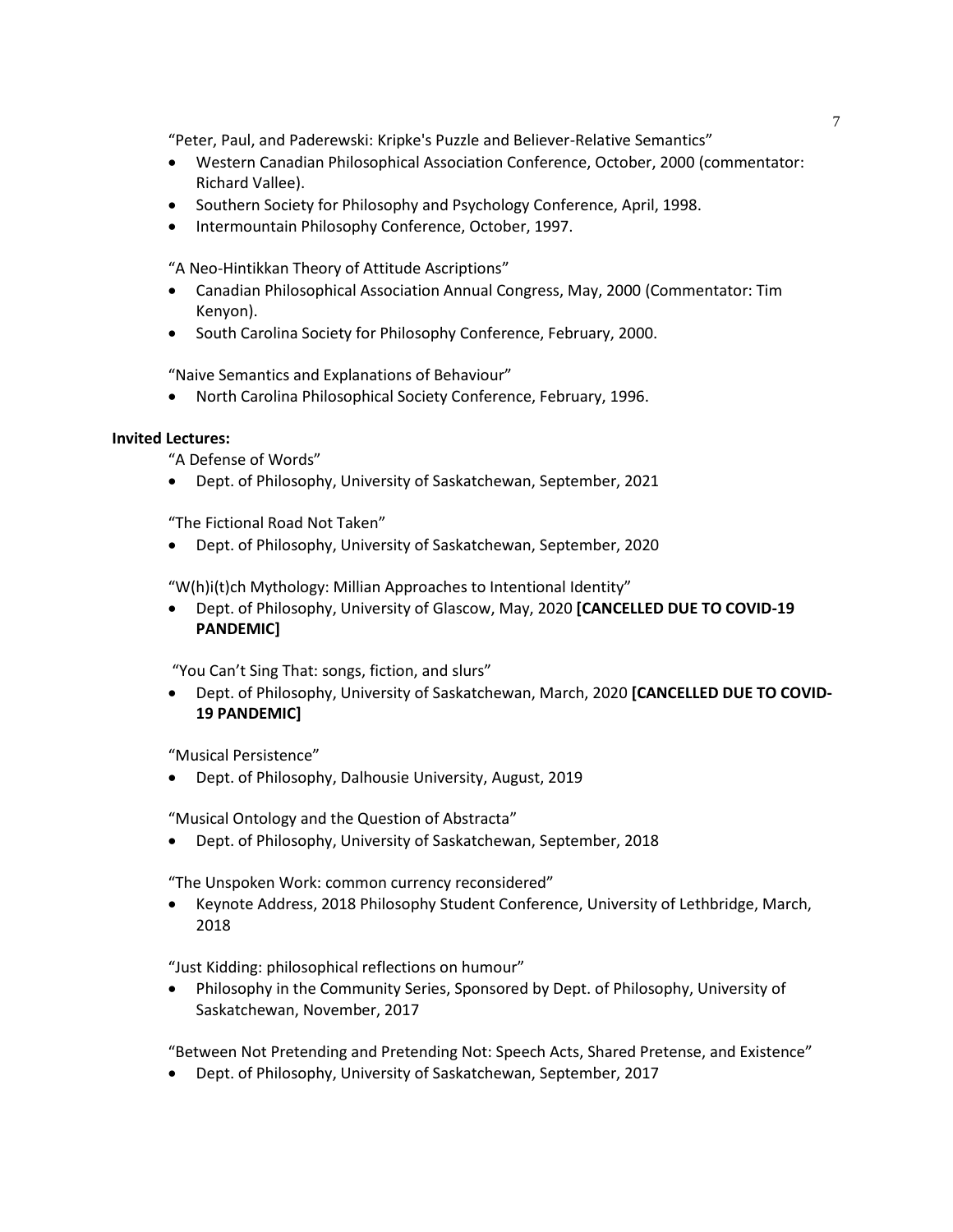"Rogues or Lovers: value-maximizing interpretations of *Withnail and I*"

• Dept. of Philosophy, University of Saskatchewan, October, 2016

"Waiting for Beckett: Value, Responsibility, and Authorial Intentions"

• Prague Interpretation Colloquium, April, 2016

"A New Intentionalist Theory of interpretation"

• Dept. of Philosophy, University of Saskatchewan, September, 2015

"Is Semantics a Mistake?"

- Dept. of Philosophy, University of Saskatchewan, January, 2015
- Dept. of Philosophy, Dalhousie University, August, 2014
- Dept. of Philosophy, University of Lethbridge, April, 2014

"Cliffhangers and Sequels: a limited defense of immoderate actual intentionalism"

• Dept. of Philosophy, University of Saskatchewan, November, 2013

"Butter Knives and Screwdrivers: an intentionalist defense of radical constructivism"

- Dept. of Philosophy, University of Lethbridge, February, 2013
- Dept. of Philosophy, University of Saskatchewan, November, 2012
- Dept. of Philosophy, University of Calgary, September, 2012

"No One Here Gets Out Alive: death, survival, and personal identity"

• Philosophy in the Community Series, Sponsored by Dept. of Philosophy, University of Saskatchewan, November, 2012

"Varieties of Photographic Fiction,"

- Dept. of Philosophy, University of Lethbridge, February, 2012
- Dept. of Philosophy, University of Saskatchewan, November, 2011

"Transparent Representation: photography and the art of casting"

- Dept. of Philosophy, University of Lethbridge, January, 2011
- Dept. of Philosophy, University of Saskatchewan, October, 2010

"Make-Believe and the Urbane Backwoodsman"

• Dept. of Philosophy, University of Lethbridge, January, 2010

"Empty Revelations: A Theory of Fictional Names"

• Dept. of Philosophy, University of Saskatchewan, November, 2009

"Why do we care about the fates of non-existent people (and other puzzles about fiction)?"

• Philosophy in the Community Series, Sponsored by Dept. of Philosophy, University of Saskatchewan, November, 2009

"Speaking On-Stage"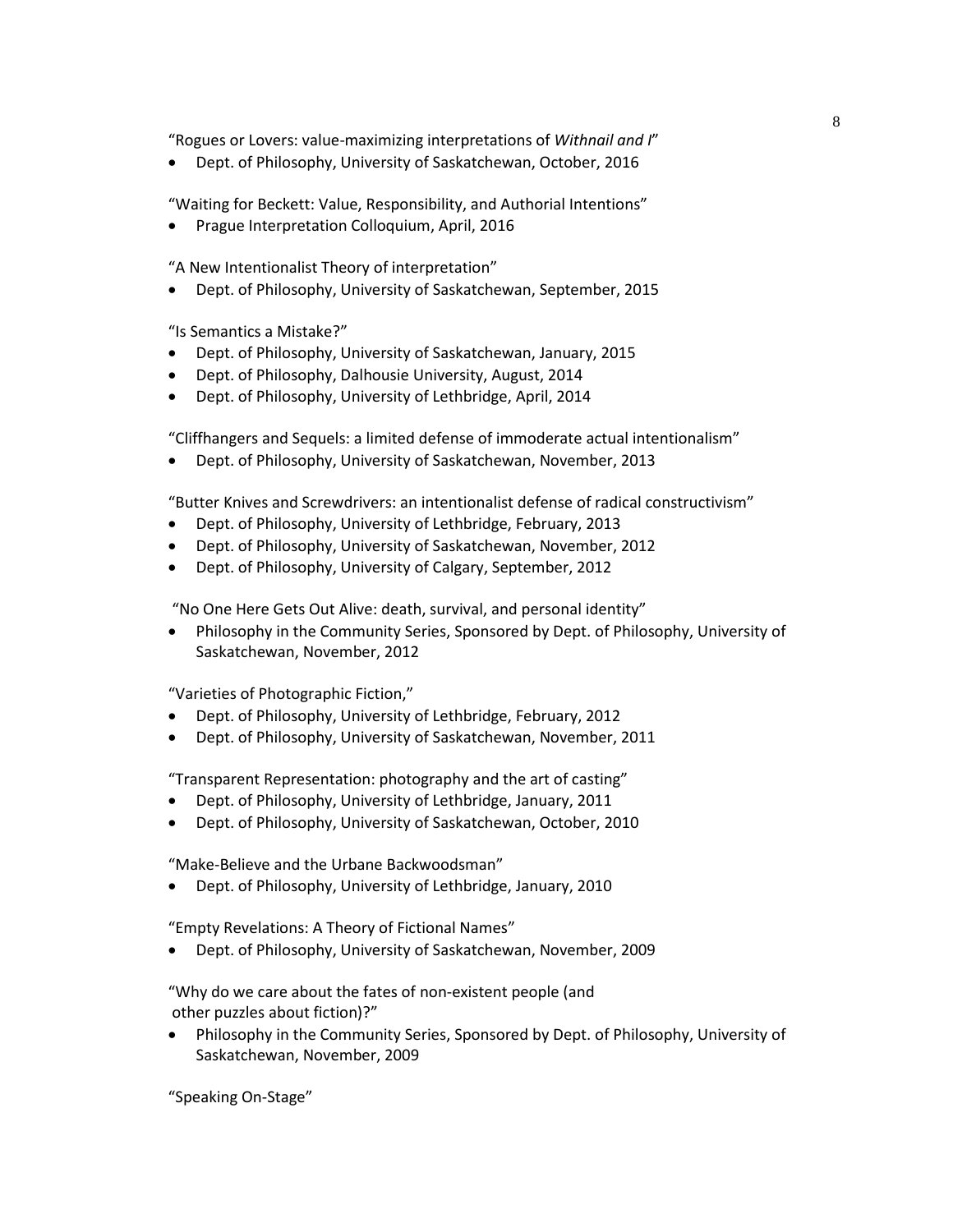• Dept. of Philosophy, University of Lethbridge, November, 2008

"The Inessential Quasi-Indexical"

- Dept. of Philosophy, University of Saskatchewan, November, 2007
- Dept. of Philosophy, University of Lethbridge, November, 2007

"Is it Really "All Relative"? A Debate" (with Jan Newberry)

• Dept.'s of Anthropology and Philosophy, University of Lethbridge, March, 2007

"Fictional Truth and Narrative Unreliability"

• Keynote Address, Prairie Provinces Undergraduate Philosophy Association Conference, January, 2007

"Leave me out of it: *de re*, but not *de se*, imaginative engagement with fiction"

• Dept. of Philosophy, University of Saskatchewan, September, 2006

"Cluster Theory: Resurrection,"

• Dept. of Philosophy, University of Lethbridge, November, 2005

"Groupositional Attitudes"

• Dept. of Philosophy, University of Calgary, November, 2004.

"Attitudes Toward Fiction: A Progress Report"

• Dept. of Philosophy, University of Lethbridge, October, 2004.

"The Spoken Work"

• Dept. of Philosophy, University of Lethbridge, February 2004.

"Game Theory and Morality: a Debate" (with Paul Viminitz)

• Dept. of Philosophy, University of Lethbridge, September, 2003.

"Excluding Tropes"

• Dept. of Philosophy, Dalhousie University, June 2003.

"Making Mind Matter More or Less"

• Dept. of Philosophy, University of Lethbridge, November, 2002.

## "Fregecide"

• Dept. of Philosophy, Dalhousie University, July 2002.

"Reading, Writing, and Speech Act Theory"

• Dept. of Philosophy, University of Lethbridge, April 2002.

"Between the Lines of Age: Reflections on the Metaphysics of Words"

• Dept. of Philosophy, Dalhousie University, July 2001.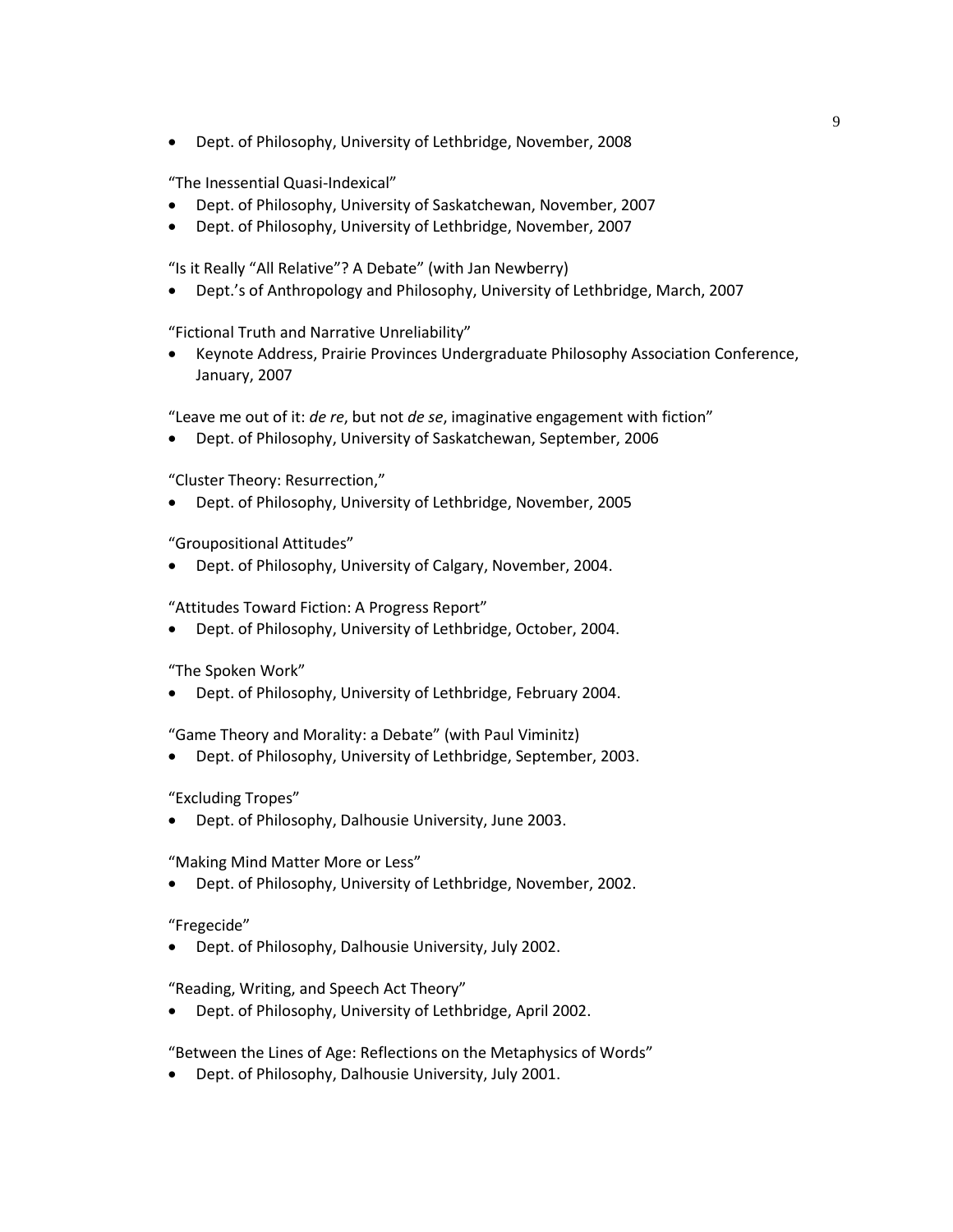"Could Phenomenal Pain be the Primary Intension of 'Pain'?"

• Dept. of Philosophy, University of Lethbridge, November, 2000.

"Peter, Paul, and Paderewski: A New Puzzle about Belief?"

• Dept. of Philosophy, University of Lethbridge, March, 2000.

"Simple and Sophisticated "Naïve" Semantics"

- Dept. of Philosophy, Okanagan University College, May, 1999.
- York University, March, 1999.

"Varieties of Believed-World Semantics: Hintikka, Stalnaker, and Me"

- Dept. of Philosophy, University of Manitoba, February, 1998.
- Dept. of Philosophy, UNC-Chapel Hill, December, 1997.

"Correspondence via the Backdoor and Other Stories"

- Dept. of Philosophy, Dalhousie University, June, 1997.
- Graduate Philosophy Club, UNC-Chapel Hill, March, 1997.

#### **Commentaries:**

Comments on Michel-Antoine Xhignesse's "False Interpretive Frameworks"

• Western Canadian Philosophical Association Conference, November, 2021

Comments on Julie Minarek and Cameron McKinnon's "I, Artist"

• Western Canadian Philosophical Association Conference, October, 2018

Comments on Megan Stott's "From Context to Mental States"

• Western Canadian Philosophical Association Conference, October, 2017

Comments on Daniel Harris's "Semantics without Semantic Content"

• Western Canadian Philosophical Association Conference, October, 2014

Comments on Manuela Ungureanu's "Cultural Origins of Our Experiences of Word Meaning, and Their Consequences for the Phenomenology of Speech"

• Western Canadian Philosophical Association Conference, October, 2013

Comments on James Young's "Musical Expressiveness, Psychology and the Contour Theory"

• Western Canadian Philosophical Association Conference, October, 2011

Comments on Jillian Isenberg and Derek Matravers' "Fiction, Action, and Belief"

• Canadian Philosophical Association Annual Congress, May, 2010

Comments on Joseph Hedger's "New York is Just New York: an account of genuine proper names in fiction."

• Pacific Division American Philosophical Association Meetings, April, 2010.

Comments on Will Robbin's "Science Fiction and Ricoeur's Narrative Identity."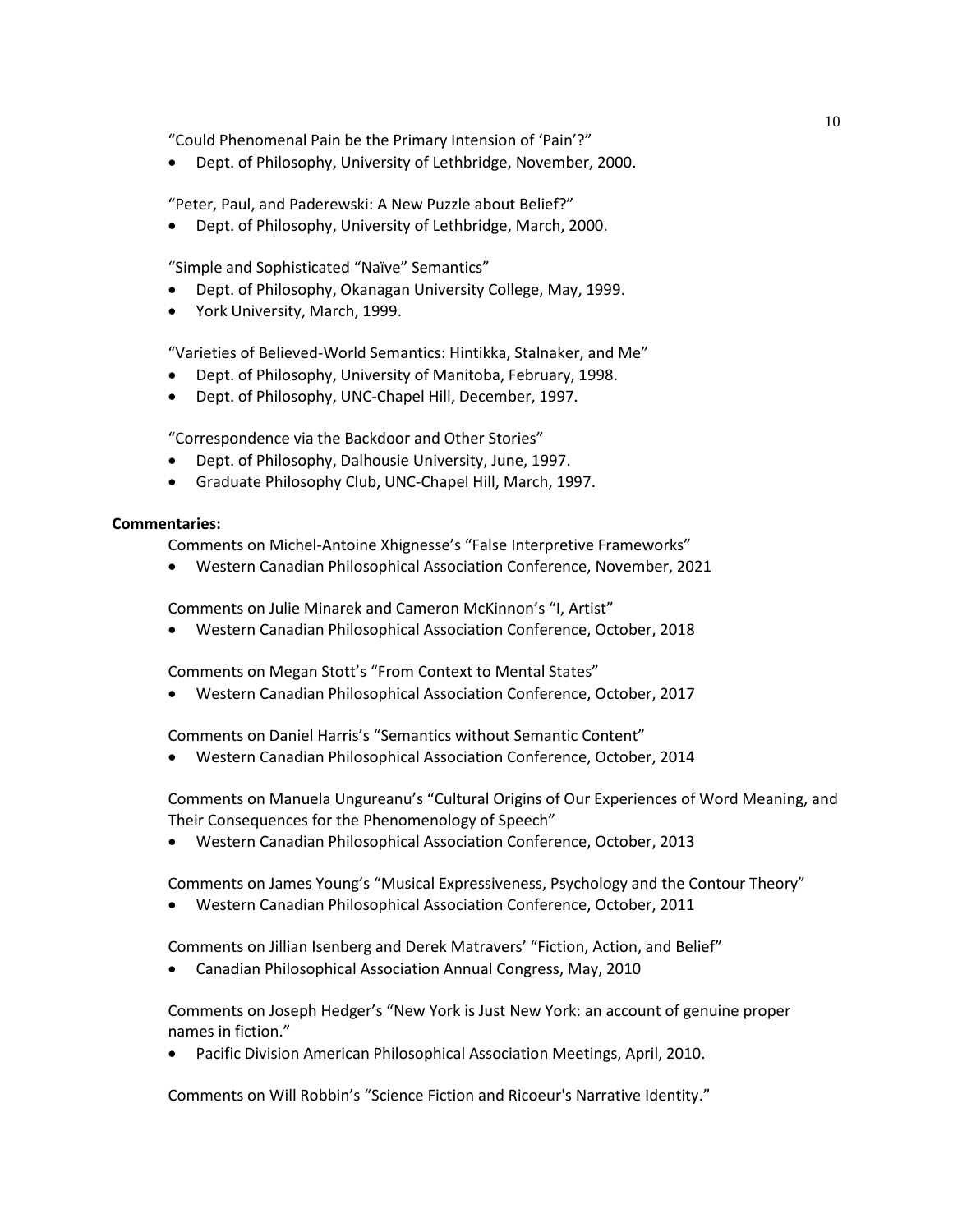• Western Canadian Philosophical Association Conference, October, 2009

Comments on Cathleen Muller's "Reply to Everett's 'Against Fictional Realism'"

• American Society for Aesthetics Pacific Division Meetings, April, 2009

Comments on David Johnston's "Propositions and Propositional Acts"

• Western Canadian Philosophical Association Conference, October, 2007

Comments on Erin Eaker's "Are belief reports ambiguous between *de re* and *de dicto* readings?"

• Western Canadian Philosophical Association Conference, October, 2006

Comments on Chris Tillman's "Counterfactuals and Context: If It Were the Case that Counterfactuals Behaved Different in Indirect Reports, They Might be Context-Sensitive"

• Pacific Division American Philosophical Association Meetings, March, 2006.

Comments on Sandra Lapointe's "Individuating Lexical Types and Ascribing Mental States: Frege and Husserl"

• Canadian Philosophical Association Annual Congress, May, 2005.

Comments on Brendan Ritchie's "Eliminative Materialism and its Variations"

• Canadian Philosophical Association Annual Congress, May, 2005.

Comments on Patrick McGivern's "Parts of Properties: Realization as Decomposition"

• Western Canadian Philosophical Association Conference, October, 2004.

Comments on Heidi Tiedke's "Is Knowledge Ever Constitutive of Freedom?"

• Canadian Philosophical Association Annual Congress, June, 2004.

Comments on Noa Latham's "Is There a Conception of Causality That Gives Rise to a Problem of Mental Causation?"

• Western Canadian Philosophical Association Conference, October, 2003.

Comments on Neil Campbell's "Zombies, Zimboes, and Epiphenomenalism"

• Canadian Philosophical Association Annual Congress, June, 2003.

Comments on Andrew Egan's "Second-Order Predication and the Metaphysics of Properties"

• Pacific Division American Philosophical Association Meetings, March, 2003.

Comments on Yosh Kobasigawa's "A Meinongian View of Definite Descriptions"

• Western Canadian Philosophical Association Conference, October, 2002.

Comments on Mark Kalderon's "The Open Question Argument, Frege's Puzzle, and Leibniz's Law"

• Pacific Division American Philosophical Association Meetings, March, 2002.

Comments on David Johnston's "Identity, Necessity, and Propositions"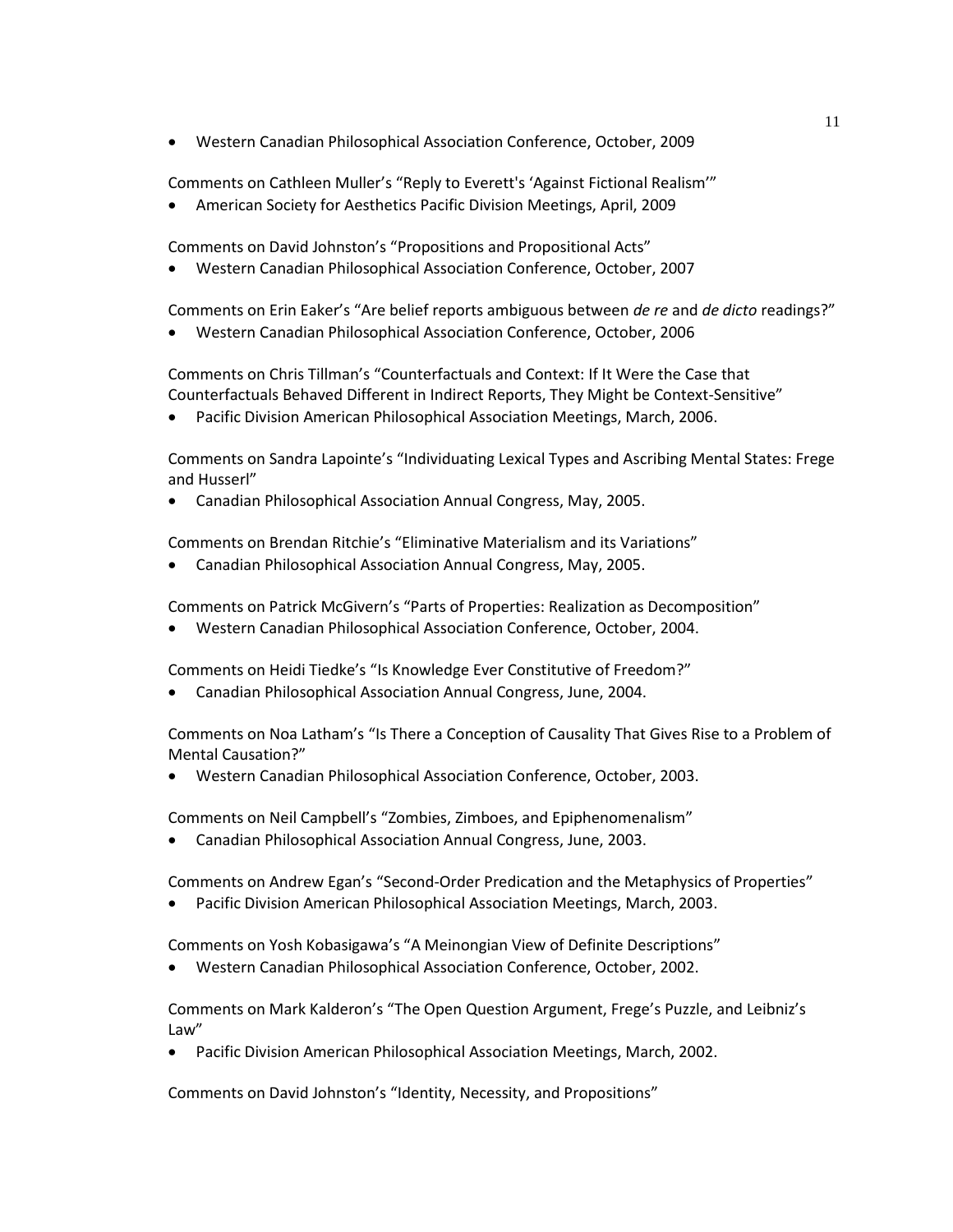• Western Canadian Philosophical Association Conference, October, 2001.

## **Sessions Chaired:**

Session on Logic

• Western Canadian Philosophical Association Conference, November, 2021

Colloquium on Philosophy of Art and Literature in Canada

• Western Canadian Philosophical Association Conference, October, 2015

Session on the Philosophy of Mind

• Western Canadian Philosophical Association Conference, October, 2013

Session on the Philosophy of Art

• Canadian Philosophical Association Annual Congress, May, 2010

Session on the Philosophy of Language

• Western Canadian Philosophical Association Conference, October, 2007

Colloquium on Singular Thought

• Pacific Division American Philosophical Association Meetings, April, 2007

Session on the History of Philosophy

• Western Canadian Philosophical Association Conference, October, 2004.

Session on the Philosophy of Mind

• Canadian Philosophical Association Annual Congress, May, 2004.

Sessions on the Philosophy of Language and the History of Philosophy

• Western Canadian Philosophical Association Conference, October, 2003.

Session on Philosophy of Mind

• Canadian Philosophical Association Annual Congress, June, 2003.

Session on Meta-philosophy

• Western Canadian Philosophical Association Meetings, October 2002.

Session on Philosophy of Language

• Canadian Philosophical Association Annual Congress, May 2000.

Colloquium on Attitude Ascriptions

• Pacific Division American Philosophical Association Meeting, April 1999.

## **PROFESSIONAL ACTIVITIES:**

Referee for *Disputatio*: 2021

Referee for *Estetika*: 2021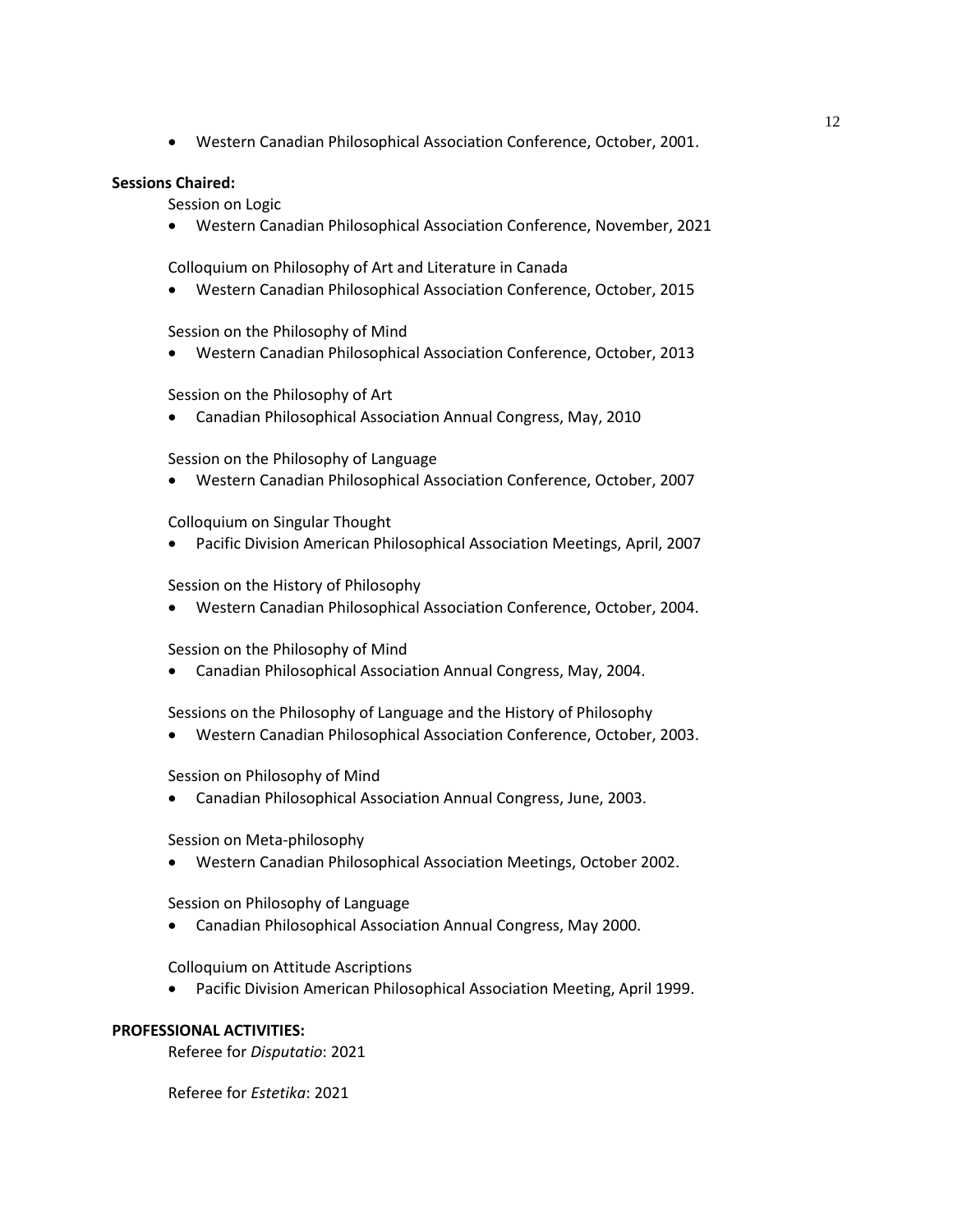Referee for *Philosophy*: 2021

Referee for the *Journal of Aesthetics and Art Criticism*: 2009, 2011, 2012, 2013 [x2], 2014, 2015 [x2], 2016, 2018, 2019, 2020, 2021.

Referee for the *Canadian Journal of Philosophy*: 2002, 2006, 2007, 2008, 2009 [x3], 2010, 2019 [x2], 2021.

Referee for *Erkenntnis*: 2006, 2009, 2013, 2017, 2018, 2019 [x2], 2021.

Referee for the *Australasian Journal of Philosophy*: 2009, 2011, 2012, 2013, 2015, 2016, 2018, 2020.

Referee for the Western Canadian Philosophical Association: 2002, 2003, 2007, 2010, 2011, 2014, 2017, 2018, 2019.

Referee for *Dialogue*: 2004, 2010, 2011, 2012 [x2], 2013, 2014, 2015, 2016, 2017, 2019.

Referee for *Pacific Philosophical Quarterly*: 2009, 2018 [x2]

Book Proposal Reviewer for Broadview Press: 2018

Jury Member for CPA Tenured Faculty Essay Prize: 2017, 2018.

Referee for the *European Journal of Analytic Philosophy*: 2017

Referee for *Philosophical Papers*: 2003, 2016.

Referee for *Postgraduate Journal of Aesthetics*: 2016

Referee for *Grazer Philosophische Studien*: 2016

Referee for *Acta Analytica*: 2015

Referee for *Res Philosophica*: 2015

Referee for *Mind*: 2014

Referee for *Environmental Values*: 2000, 2014

Referee for *Social Theory and Practice*: 2014

Referee for *Dialectica*: 2014

Referee for *Philosophia*: 1996, 2013.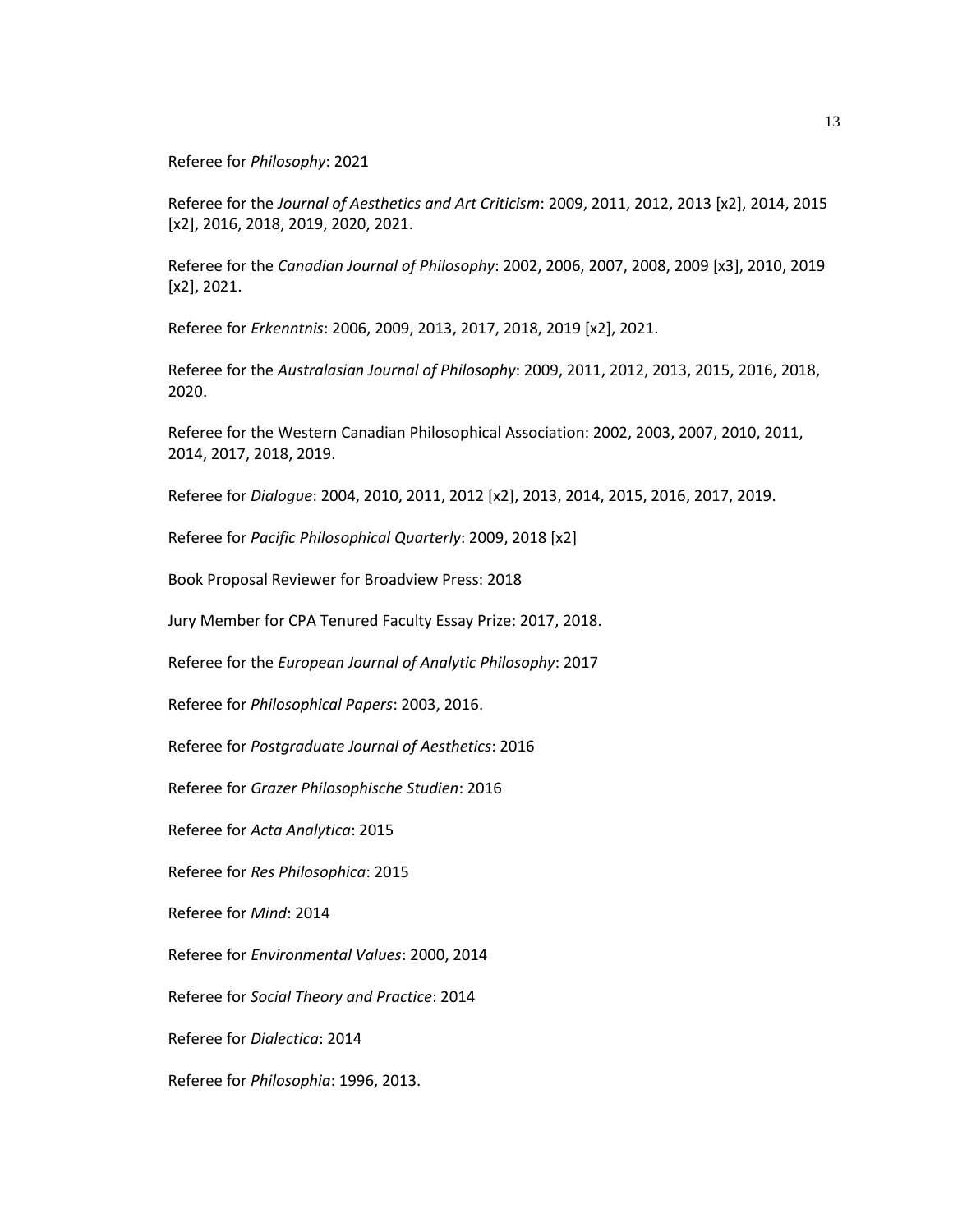Referee for the *Journal of Philosophical Research*: 2013.

Grant Assessor for SSHRC: 2012

Referee for the Canadian Philosophical Association Annual Congress: 2002, 2003, 2007, 2008, 2009, 2010, 2011, 2012

Referee for *The Canadian Geographer*: 2010

Referee for *Philosophy Compass*: 2009

Referee for the *American Philosophical Quarterly*: 2003.

Referee for *De Philosophia*: 2003.

Referee for *Nous*: 1998, 2000, 2002.

# **TEACHING EXPERIENCE:**

## **MA Thesis Supervisor:**

Meisam Mirzaee Ataabadi, "Universal: They Argue, Therefore I Am," 2018.

Craig Trarup, "Lord of the Intentions," in progress

Stephen Oriaku, "Emotional Reactions to Game of Thrones and the Paradox of Fiction," in progress

#### **MA committee Member:**

Lyndsay Helfrich**,** "I Wanna Rock: A Critique of Gender Essentialism in Metal Music Scholarship," 2017

Ryan Meneses, "Metaphilosophy: An Inquiry Concerning the Nature of Philosophy," 2015

Chloe Stainbrook, "Law and Literature: Are Appeals to Fiction Helpful to Philosophers of Law?" in progress

## **Honours Thesis Supervision:**

Frank Jankunis, University of Lethbridge, Supervisor, 2005

Peter Jickling, University of Lethbridge, Supervisor, 2004

Harris Kollias, University of Lethbridge, Supervisor, 2002

#### **Courses Taught:**

| University of<br>Saskatchewan | Professor       | 2020-<br>2022 | Critical Thinking [x2], Philosophy of Literature, Symbolic Logic |
|-------------------------------|-----------------|---------------|------------------------------------------------------------------|
|                               | Admin.<br>Leave | 2019-<br>2020 | None                                                             |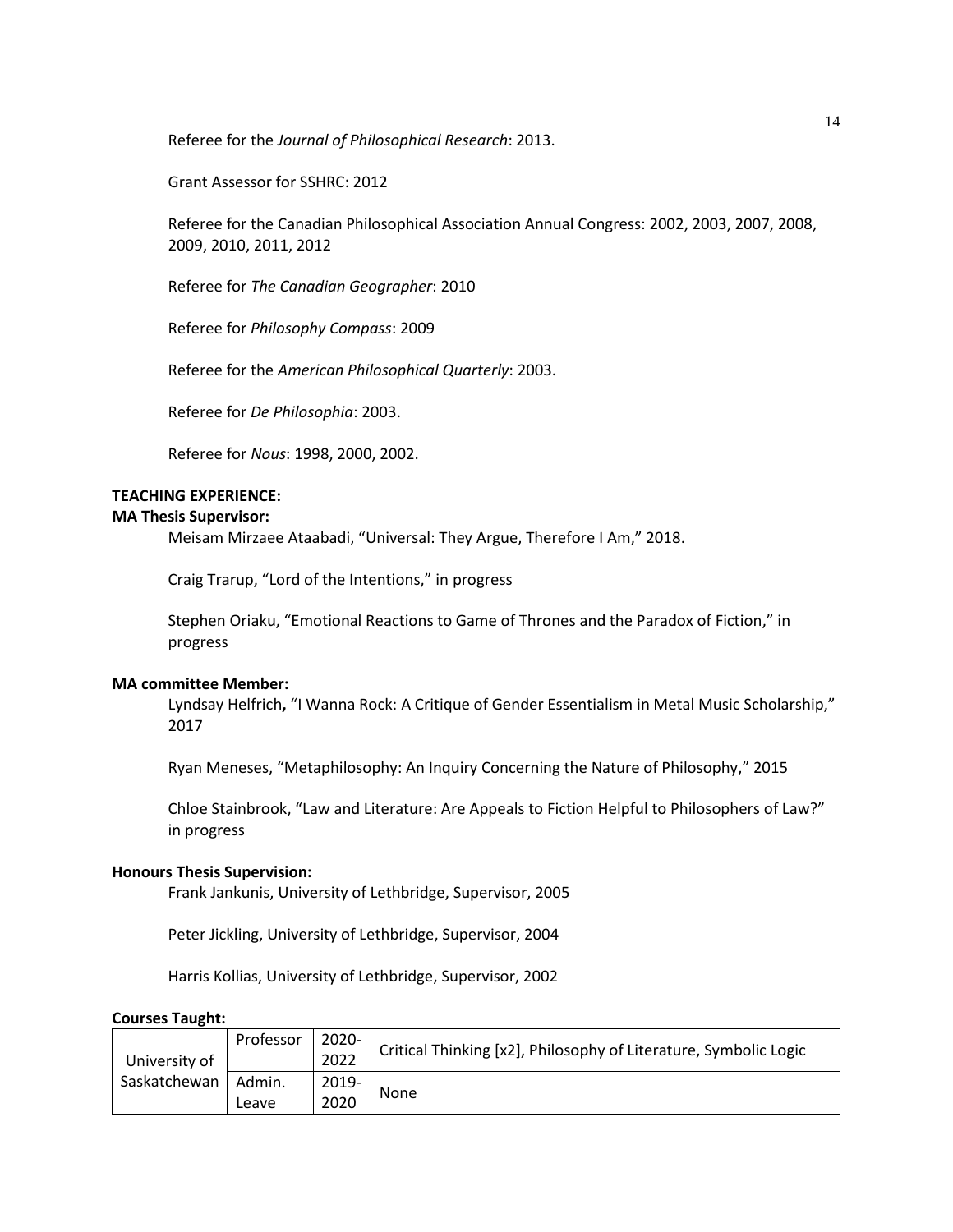|                             | Professor       | $2014 -$ | Critical Thinking [x7], Research Project in Applied Ethics [x2],    |
|-----------------------------|-----------------|----------|---------------------------------------------------------------------|
|                             |                 | 2019     | Content and Consciousness, Philosophy of Religion,                  |
|                             |                 |          | Understanding Fiction, Symbolic Logic, Reference and Depiction,     |
|                             |                 |          | Philosophy of Literature                                            |
| University of<br>Lethbridge | Associate       | 2007-    | Philosophy of Art [x4], Philosophy of Mind [x4], Biomedical         |
|                             | Professor       | 2014     | Ethics, Introduction to Philosophy [x11], Philosophy of Language    |
|                             |                 |          | [x3], Philosophy of Film, Critical Thinking [x4]                    |
|                             | Study           | 2006-    | None                                                                |
|                             | Leave           | 2007     |                                                                     |
|                             | Assistant       | 2002-    | Philosophy of Language [x3], Philosophy of Mind [x3],               |
|                             | Professor       | 2006     | Introduction to Philosophy [x3], Critical Thinking [x3], Biomedical |
|                             |                 |          | Ethics [x2], Events and Causation, Business Ethics, Aesthetics      |
|                             | Visiting        | 2000-    | Deductive Logic, Philosophy of Mind, Biomedical Ethics [x2],        |
|                             | Assistant       | 2002     | Introduction to Philosophy [x4], Introduction to Logic [x2],        |
|                             | Professor       |          | Business Ethics [x2], Philosophy of Music, Nature of Reality        |
| College                     | Visiting        | 1998-    | Philosophy of Mind, Epistemology, Introduction to Philosophy        |
| of Charleston               | Assistant       | 2000     | [x7], Critical Thinking [x5], Biomedical Ethics [x2], Environmental |
|                             | Professor       |          | Ethics, Minds and Machines                                          |
| University of               | Instructor      |          | Morality and Law [x5], Symbolic Logic [x3], Introduction to         |
| North                       |                 |          | Philosophy [x2], Experience and Reality [x2], Biomedical Ethics     |
| Carolina,                   | Teaching        | 1991-    | Introduction to Philosophy [x2], Asian Philosophy, Symbolic         |
| Chapel Hill                 | Assistant       | 1998     | Logic, Biomedical Ethics, Introduction to Ethics, Morality and      |
|                             |                 |          | Law                                                                 |
| Dalhousie                   | <b>Teaching</b> | 1989-    | Introduction to Philosophy, Symbolic Logic, Legal Thinking,         |
| University                  | Assistant       | 1991     | <b>Business Ethics</b>                                              |

### **DISSERTATION:**

Title: "Believed World Semantics"

Committee: William Lycan (Co-Director), Keith Simmons (Co-Director), Louise Antony, Dorit Bar-On, Michael Resnik.

#### **MASTER'S THESIS (UNC-Chapel Hill):**

Title: "The Semantical Conception of Truth"

Committee: Michael Resnik (Director), William Lycan, Simon Blackburn.

## **MASTER'S THESIS (Dalhousie):**

Title: "The Cluster Theory, Indirect Reference, and Rigid Designation"

Committee: Robert Martin (Director), Duncan MacIntosh, Victoria McGeer